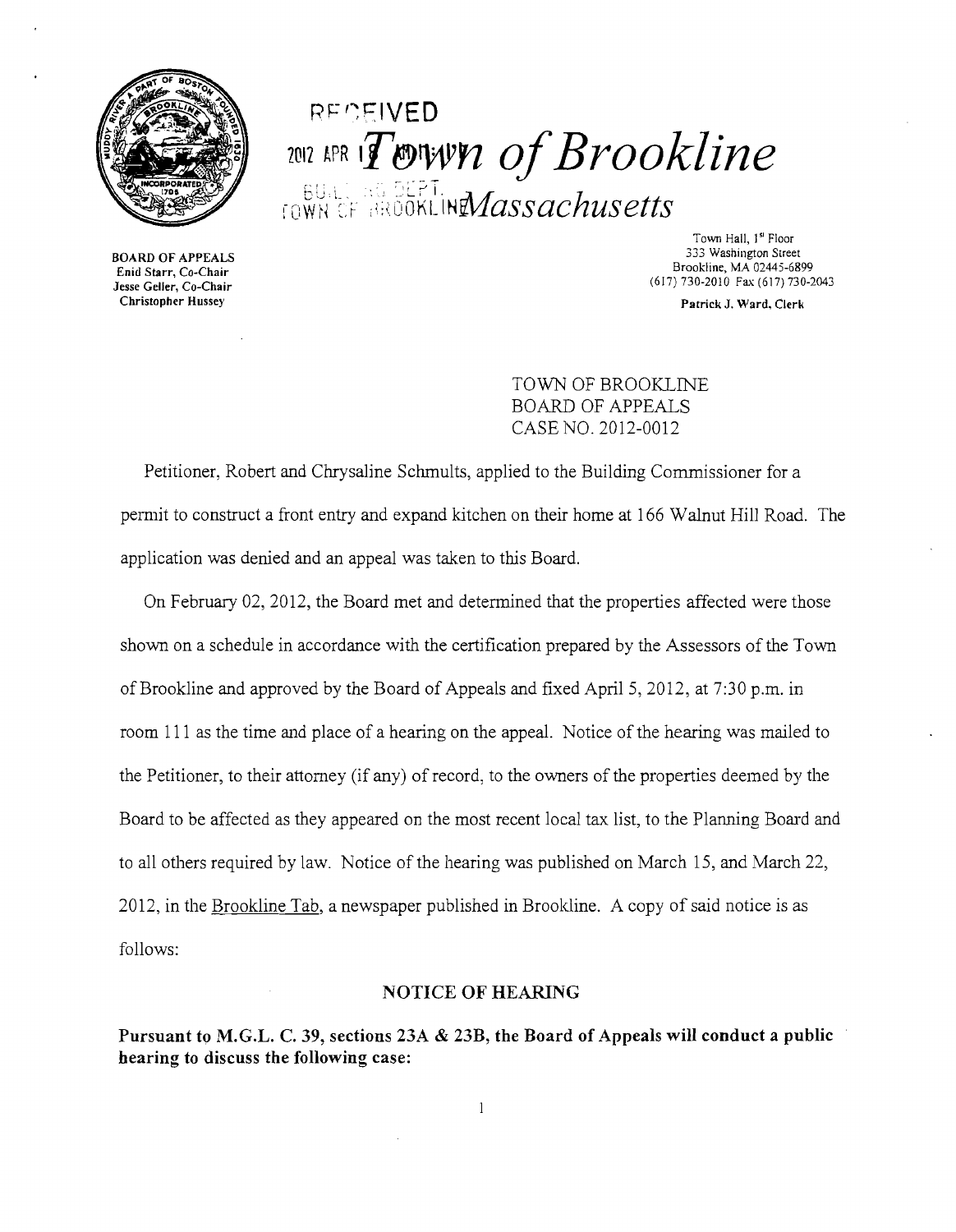Petitioner: **SCHMULTS ROBERT C& CHRYSALINE**  Owner: **SCHMULTS ROBERT C & CHRYSALINE**  Location of Premises: **166 WALNUT HILL RD**  Date of Hearing: **March 05, 2012**  Time of Hearing: **7:30 p.m.**  Place of Hearing: **Selectmen's Hearing Room,** *6th* **Floor** 

A public hearing will be held for a variance and/or special permit from:

**1. 5.43; Exceptions to Yard and Setback Regulations, special permit required.** 

- *2. 5.60; Side Yard Requirements, variance required.*
- **3. 5.61;** *Projections Into Side Yards, variance required.*

**4. 8.02.2; Alteration or Extension, special permit required.** 

Of the Zoning By-Law to Construct front entry and expand the kitchen

## At **166 WALNUT HILL RD**

Said Premise located in an S-l 0 **(single-family) residential district.** 

*Hearings, once opened, may be continued by the Chair to a date and time certain. No further notice 'will be mailed to abutters or advertised in the TAB. Questions regarding whether a hearing has been continued, or the date and time ofany hearing may be directed to the Zoning Administrator at* 617-734-2134 *or check meeting calendar*  at:http://calendars.town.brookline.ma.us/MasterTownCalandar/?FormID=158.

The Town of Brookline does not discriminate on the basis of disability in admission to, access to, *or operations of its programs, services or activities. Individuals who need auxiliary aids for effective communication in programs and services ofthe Town ofBrookline are invited to make their needs known to the ADA Coordinator, Stephen Bressler, Town ofBrookline,* **11** *Pierce Street, Brookline, MA 02445. Telephone:* (617) *730-2330; TDD* (617) *730-2327.* 

## **Enid Starr Jesse Geller Christopher Hussey**

At the time and place specified in the notice, this Board held a public hearing. Present at

hearing was Chairman, Enid Starr and Board Members Jonathan Book and Christopher Hussey.

The contractor, Matthew Fischer, presented the case on behalf Robert and Chrysaline

Schmults before the Board.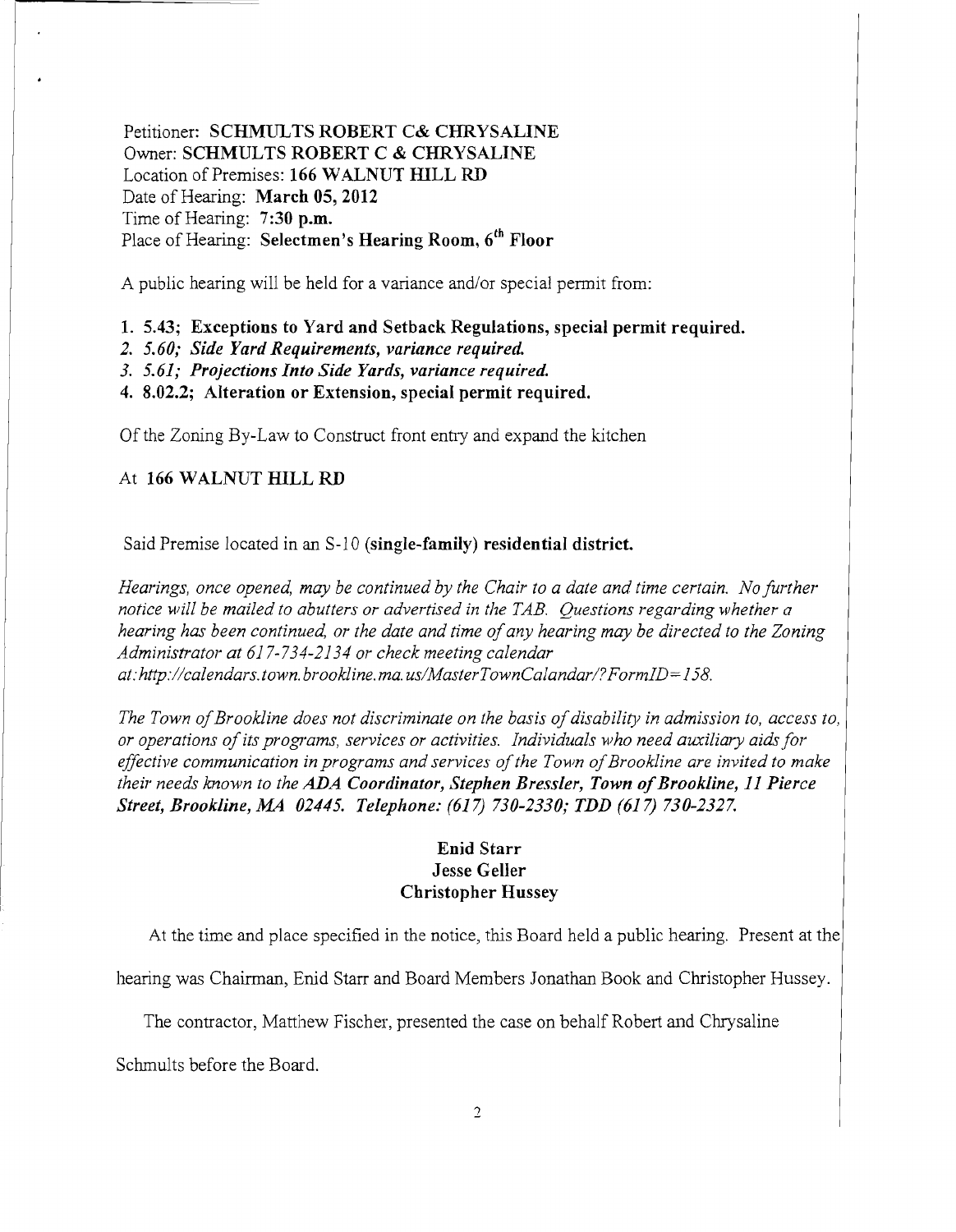Mr. Fischer stated that the project consisted of adding a decorative and practical entry way to

the front of the house as well as to renovate and build an addition to the kitchen

approximately 5' by 6'.

The Chairman asked whether anyone in attendance wished to speak in favor of or against

the proposal. No one rose to speak.

Courtney Synowiec, Planner delivered the findings of the Planning Board.

**Section 5.09.2.j** – Design Review: Any exterior addition for which a special permit is requested pursuant to *Section 5.22 (Exceptions to Maximum Floor Area Ratio Regulations)* requires a special permit subject to the design review standards listed under *Section* 5.09. *4(a-l).* The most relevant sections of the design review standards are described below:

- *Preservation of Trees and Landscape*: This proposal would not remove any significant landscaping or trees on site. The proposed additions are small and would located where there is already paved or hardscaped area.
- Relation of Buildings to the Form of the Streetscape and Neighborhood: The proposed additions are modest and would not detract from the existing streetscape or neighborhood.

**Section 5.22.3.c** - Exceptions to Maximum Floor Area Ratio for Residential Units: The Board of Appeals may grant a special permit for an increase in floor area of up to 350 s.f. provided the resulting gross floor area of the building is not more than 150% of the gross floor area.

| <b>Floor Area</b> | <b>Allowed</b> | Existing | Proposed | Finding         |
|-------------------|----------------|----------|----------|-----------------|
| Floor Area Ratio  | .30            | .379     | .385     |                 |
| $%$ of allowed)   | 100%           | 26%      | 28%      | Special Permit* |
| Floor Area (s.f.) | 3,229.5        | 4.076    | 4.146    |                 |

\*See *Section 5.22.3.c* discussed above.

**Section 8.02.2** - Alteration or Extension: A special permit is required to alter or extend a preexisting non-conforming structure.

Ms. Synowiec stated that the Planning Board is supportive of the proposed additions as they are modest and in character with the existing dwelling and neighborhood. The Board expects the additions will improve the livability of the kitchen and front entryway, and they should improve the home's exterior appearance.

Therefore, the Planning Board recommends approval of the proposal and the plans, prepared by SHED and dated  $10/27/2011$ , subject to the following conditions: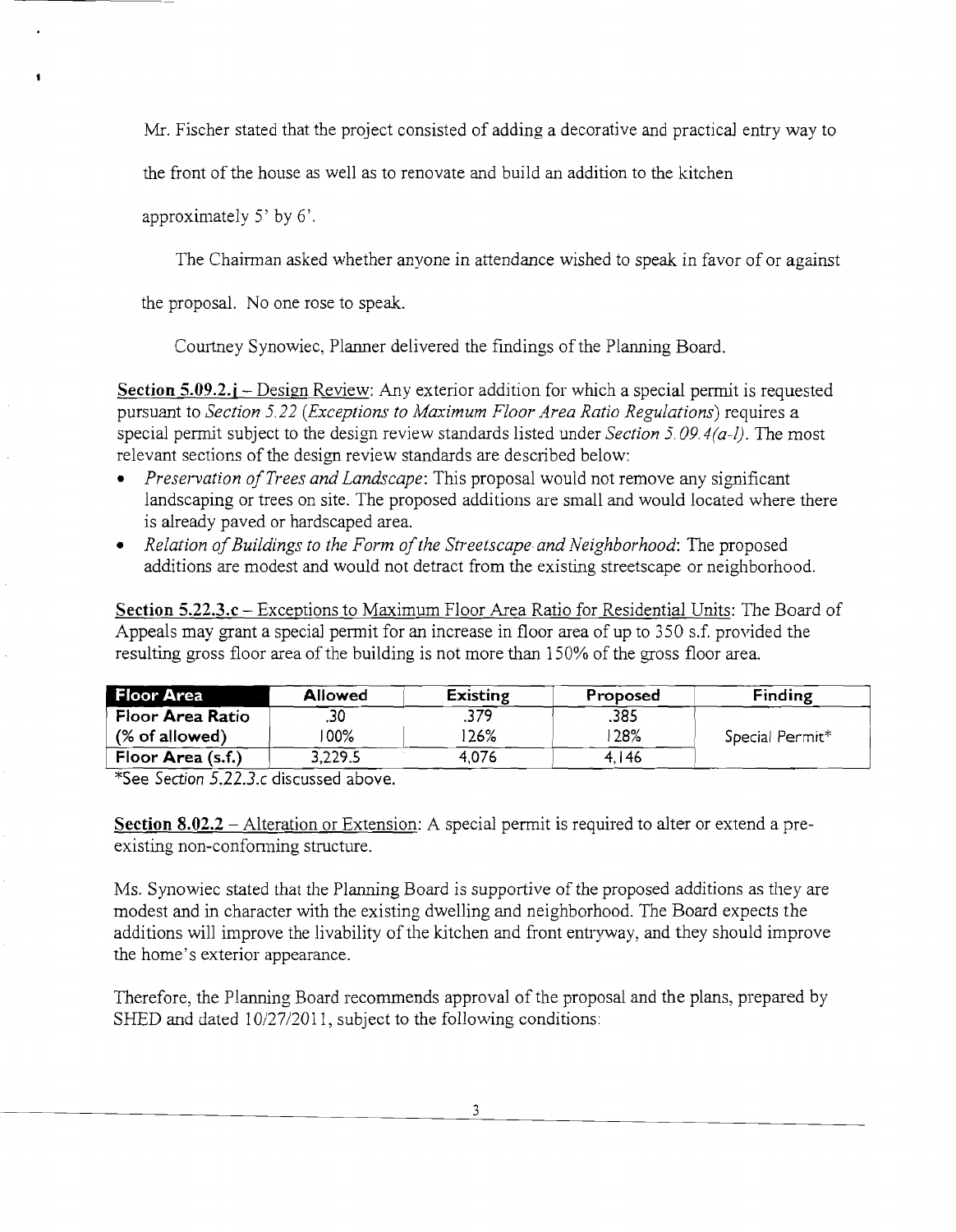- 1) Prior to the issuance of a building permit, final plans and elevations, indicating all salient dimensions and materials, shall be submitted subject to the review and approval of the Assistant Director of Regulatory Planning.
- 2) Prior to the issuance of a building permit, the applicant shall submit to the Building Commissioner for review and approval for conformance to the Board of Appeals decision: 1) a final site plan stamped and signed by a registered engineer or land surveyor; 2) final building elevations stamped and signed by a registered architect; and 3) evidence that the Board of Appeals decision has been recorded at the Registry of Deeds.

The Chairman then called upon the Chief Building Inspector, Michael Yanovitch, to deliver the recommendations of the Building Department. Mr. Yanovitch stated that the Building Department supported the relief request and had no issues with the design.

The Board, having deliberated on this matter and having considered the foregoing testimony,

concluded that it was desirable to grant all the relief required by special permit. The Board

granted relief from **Section 5.09.2.j, 5.22.3.c and 8.02.2** ofthe Town of Brookline Zoning By-

Law. The Board also made the following specific findings pursuant to **Section 9.05:** 

- a. The specific site is an appropriate location for such a use, structure, or condition.
- b. The use as developed will not adversely affect the neighborhood.
- c. There will be no nuisance or serious hazard to vehicles or pedestrians.
- d. Adequate and appropriate facilities will be provided for the proper operation of the proposed use.

Accordingly, the Board voted unanimously to grant the requested relief subject to the

following conditions:

- 1) Prior to the issuance of a building permit, final plans and elevations, indicating all salient dimensions and materials, shall be submitted subject to the review and approval of the Assistant Director of Regulatory Planning.
- 2) Prior to the issuance of a building permit, the applicant shall submit to the Building